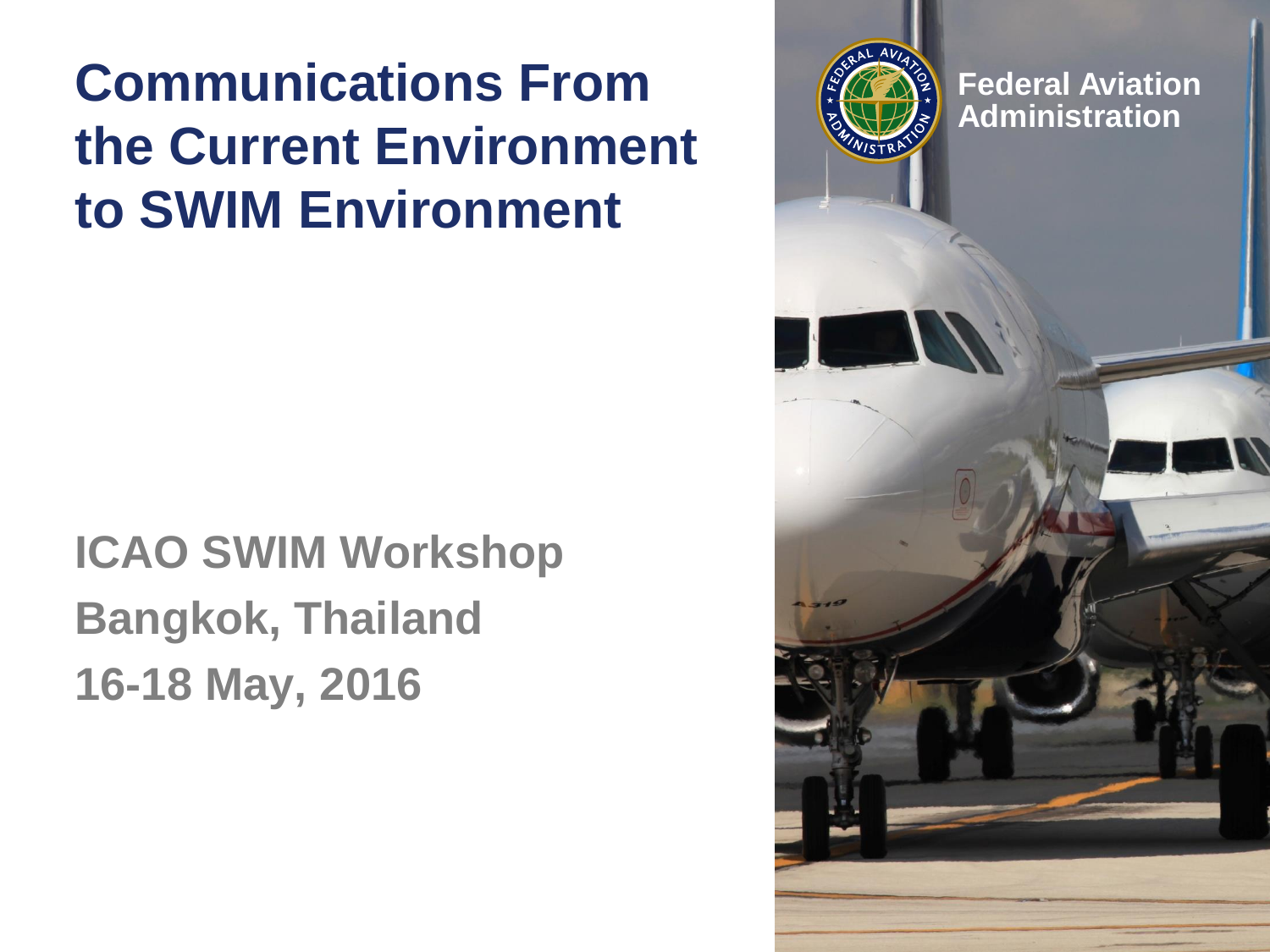

**How to Provide Near-to-Medium Term Transport of XML and Other SWIM-Like Data**

- **Evolution to SWIM Will Take Time**
- **Therefore, Communications Methods May Need to Evolve as Well**

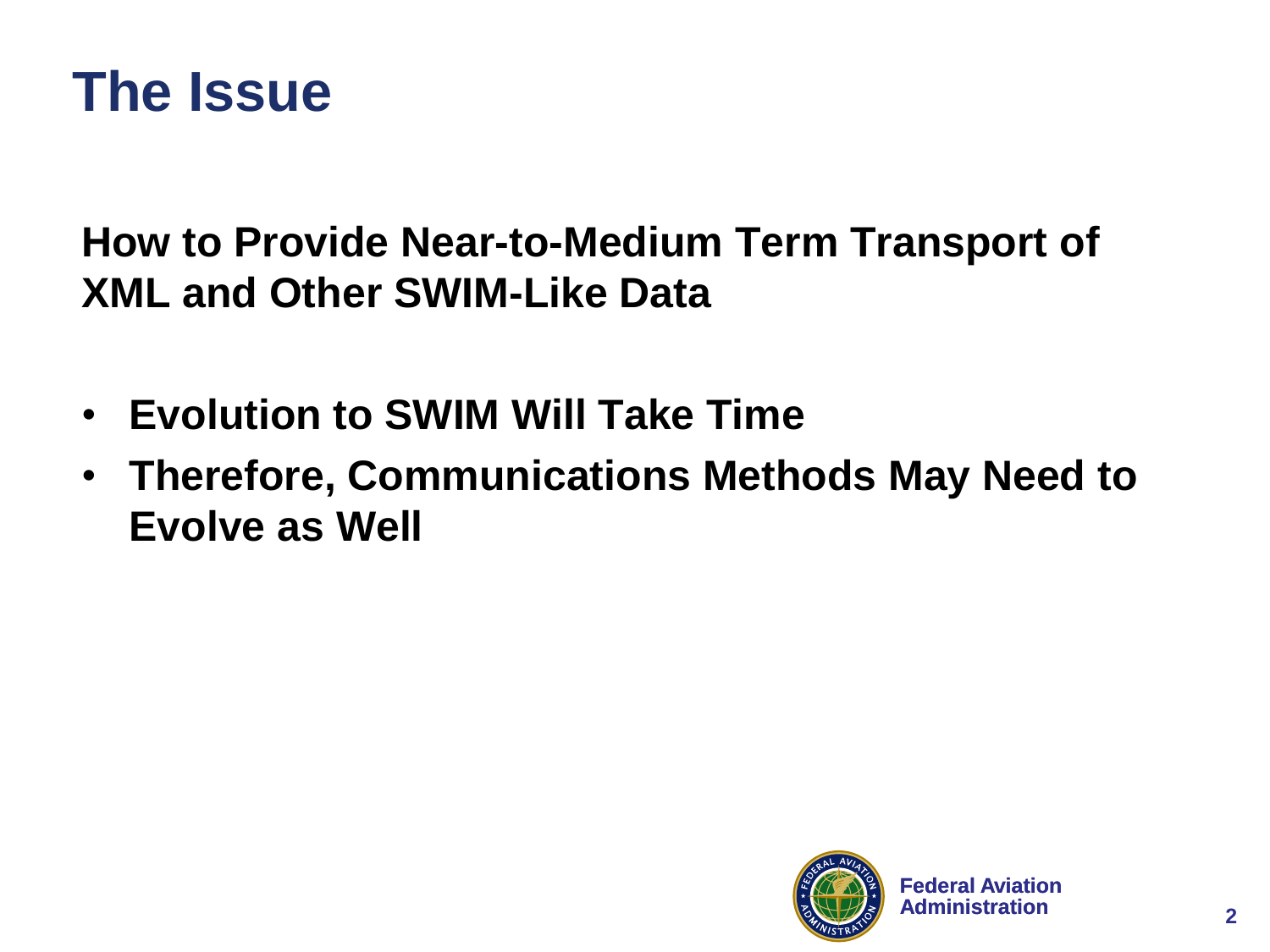**Possible Methods of Message Transport SWIM Service Provider Network**

# **Regional VPNs**

- **Asia/Pacific Common Regional VPN (CRV)**
- **Pan-European Network Service (PENS)**
- **North Atlantic Network Upgrade (NANU)**

## **Current/Planned AMHS Connectivity\***

**\* Focus of this discussion**

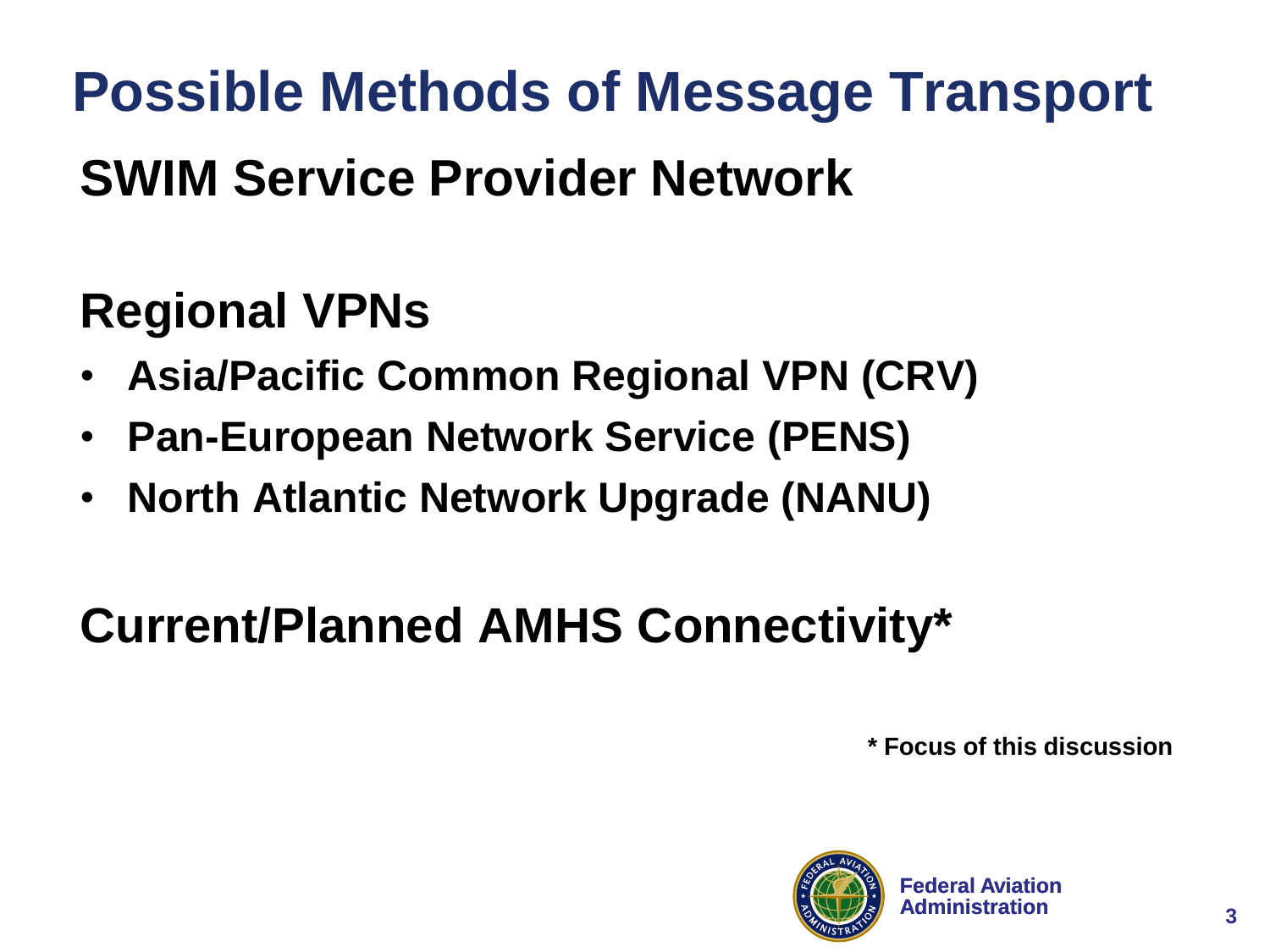# **What is AMHS?**

## **Air Traffic Services Message Handling System**

• **Global Communications Network That Offers Improvement/Enhancement Over Existing AFTN Network**

### **Benefits of AMHS:**

- **Larger Message Size**
- **Greater Number of Addresses**
- **Expanded Character Set (full ASCII support vs. IA5)**
- **Ability to Include Attachments**

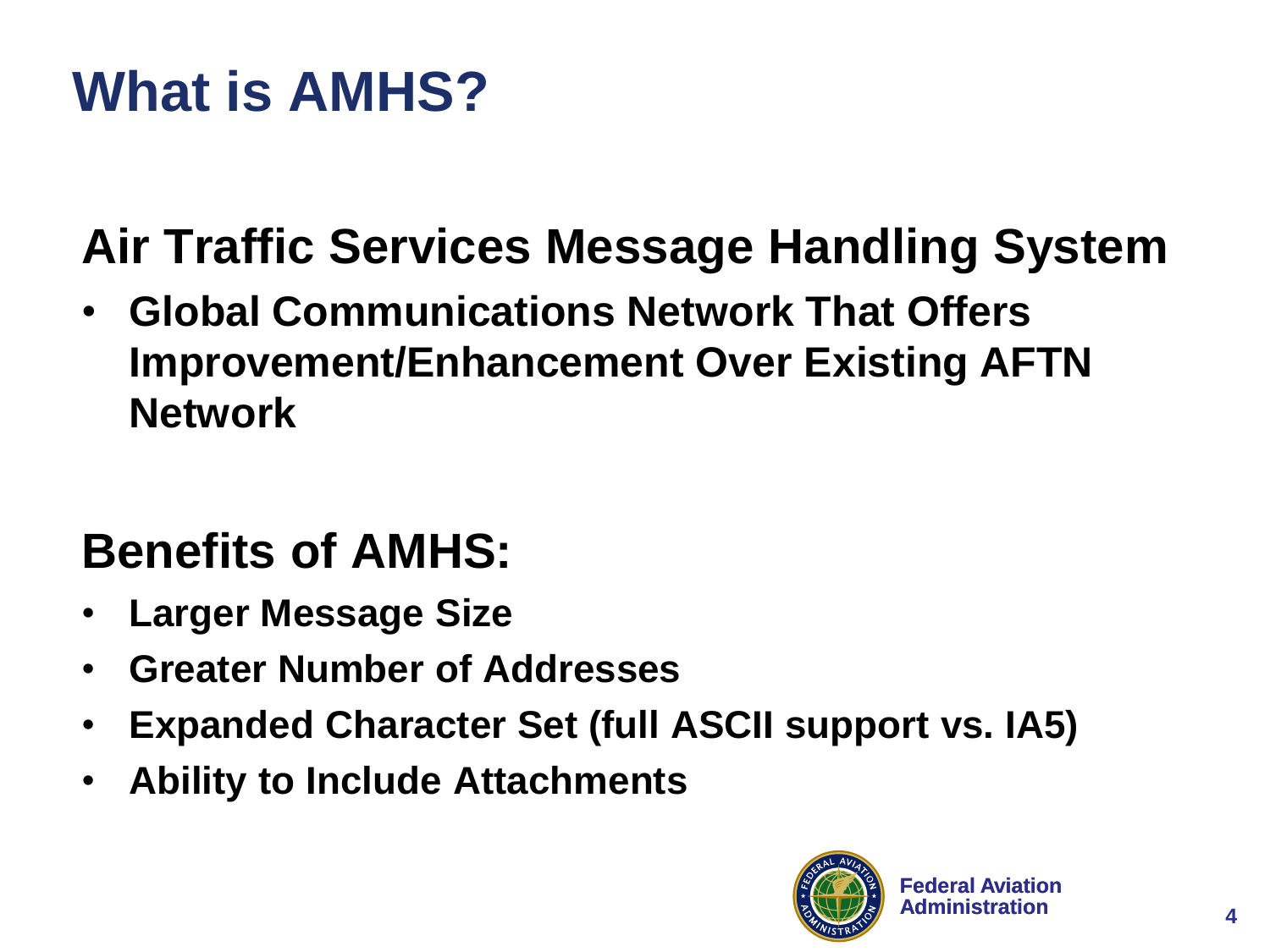# **Co-Existence of AFTN & AMHS**

### **Use of AFTN/AMHS Gateways**

- **Gateway Concept is a Typical Strategy During Transition Period**
- **Provides Conversion from One "Protocol" to Another**

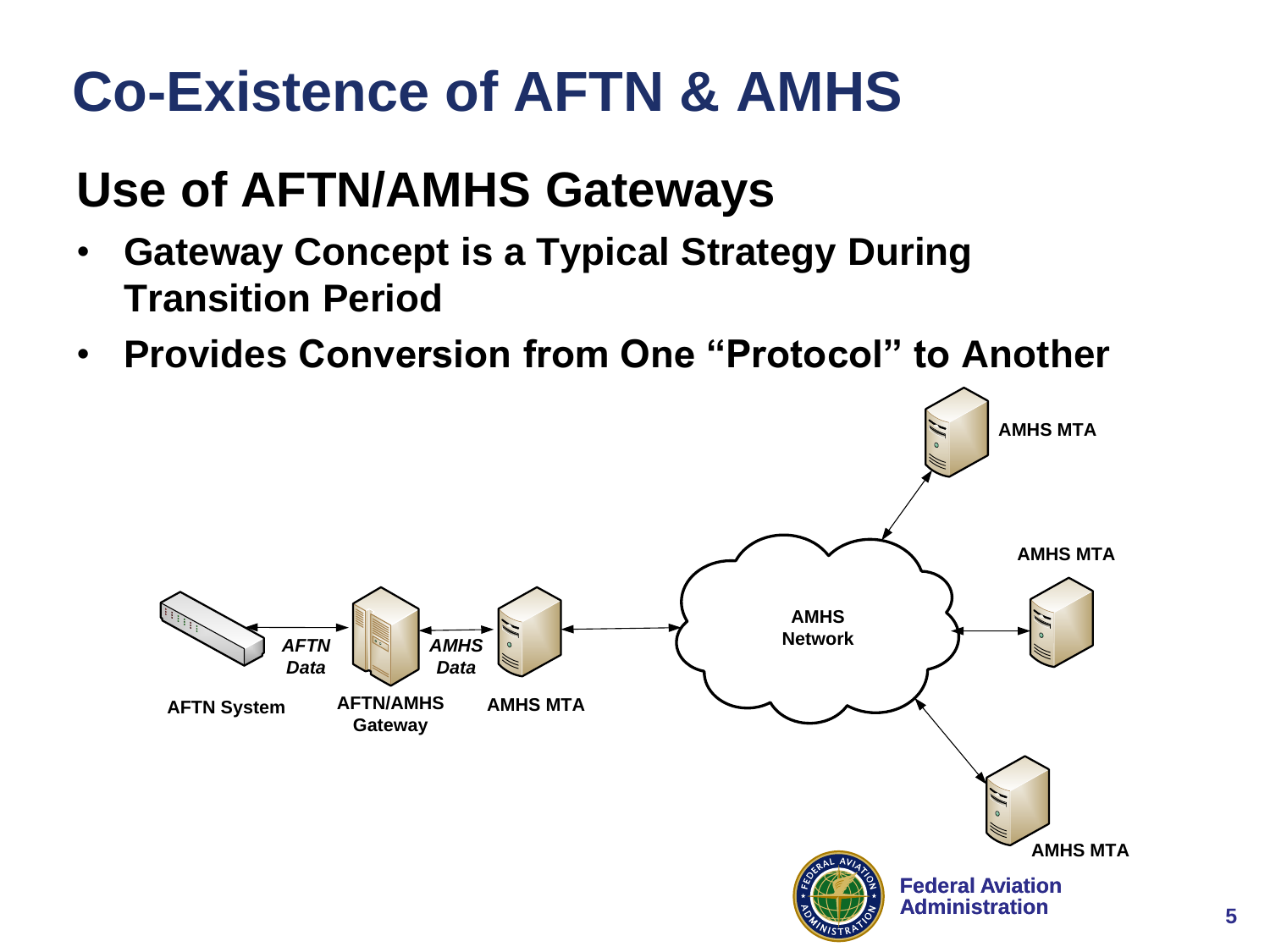# **Potential Use of AMHS For SWIM Transport**

## **AMHS is Capable of Transporting XML Data**

- **Large Messages**
- **ASCII Character Set**
- **Attachments (character / binary / compressed)**

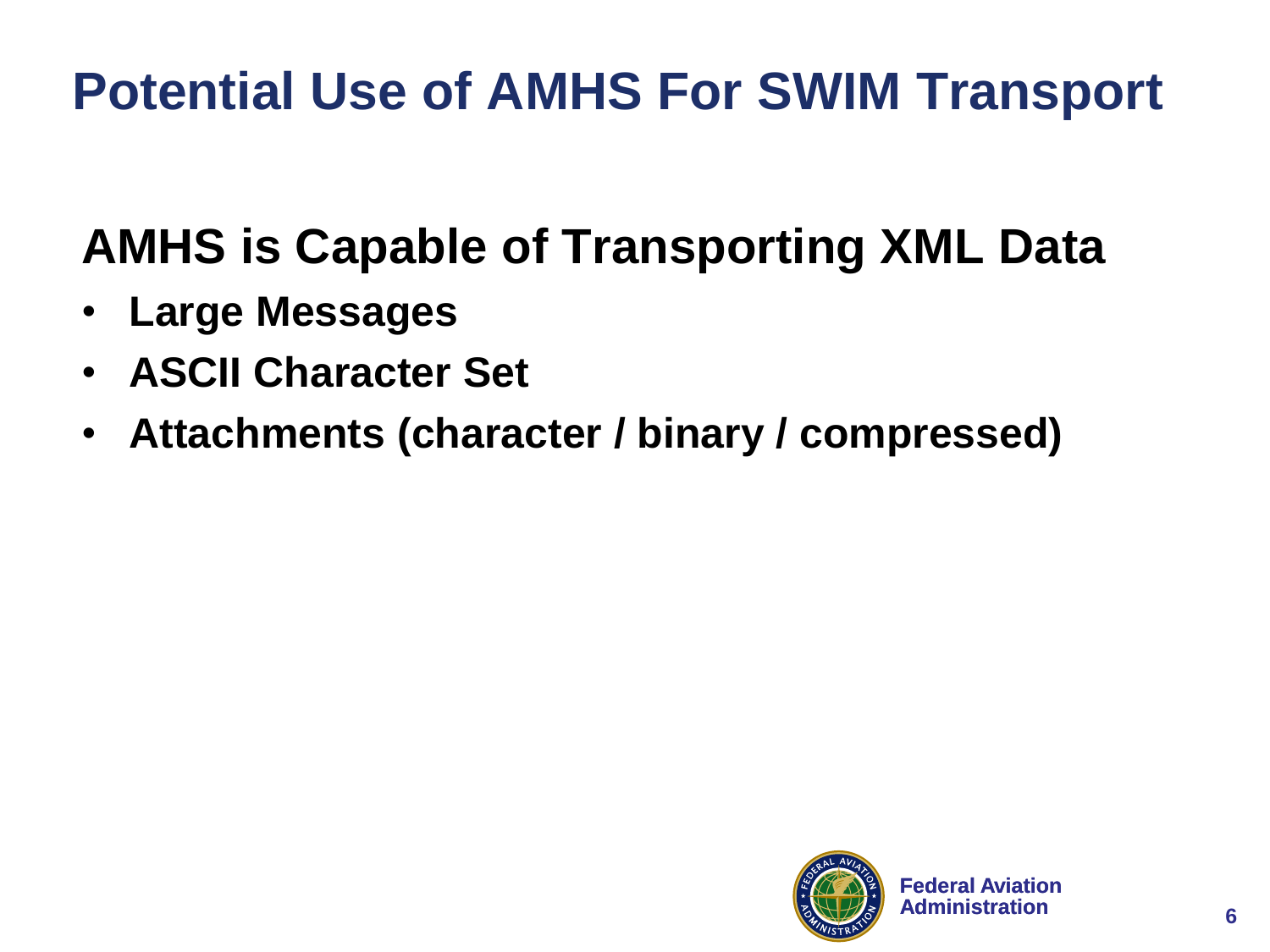#### **Transfer of Data From SWIM Environment to AMHS**

#### **Could Apply a Similar Gateway Concept**

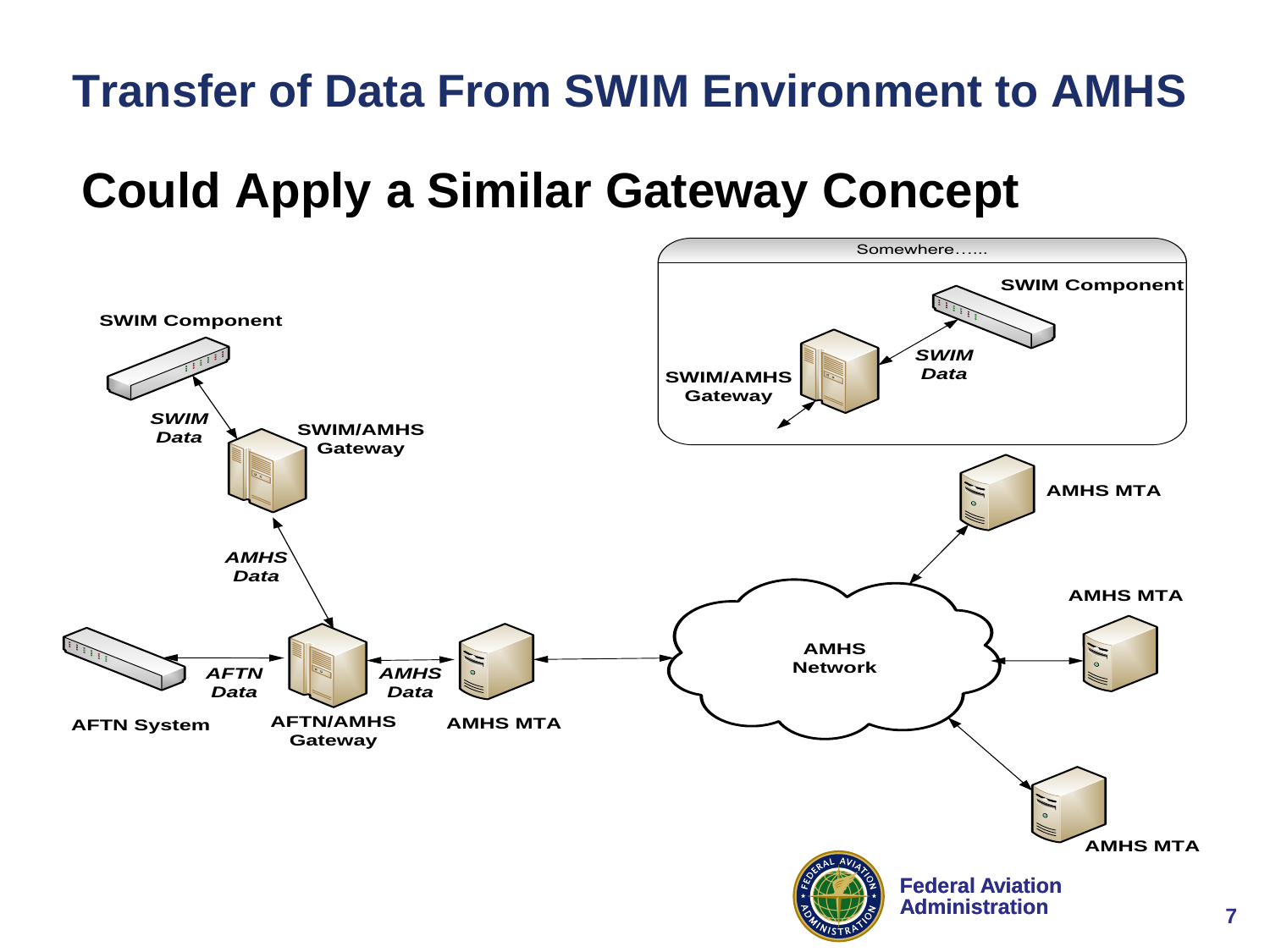### **Functions Performed by Gateway**

# **Addressing**

- **SWIM Environment address could be an AMHS/AFTN type address, or**
- **Address conversion done in Gateway**

# **Data Compression**

• **Would best be done in the Gateway, not by the AMHS**

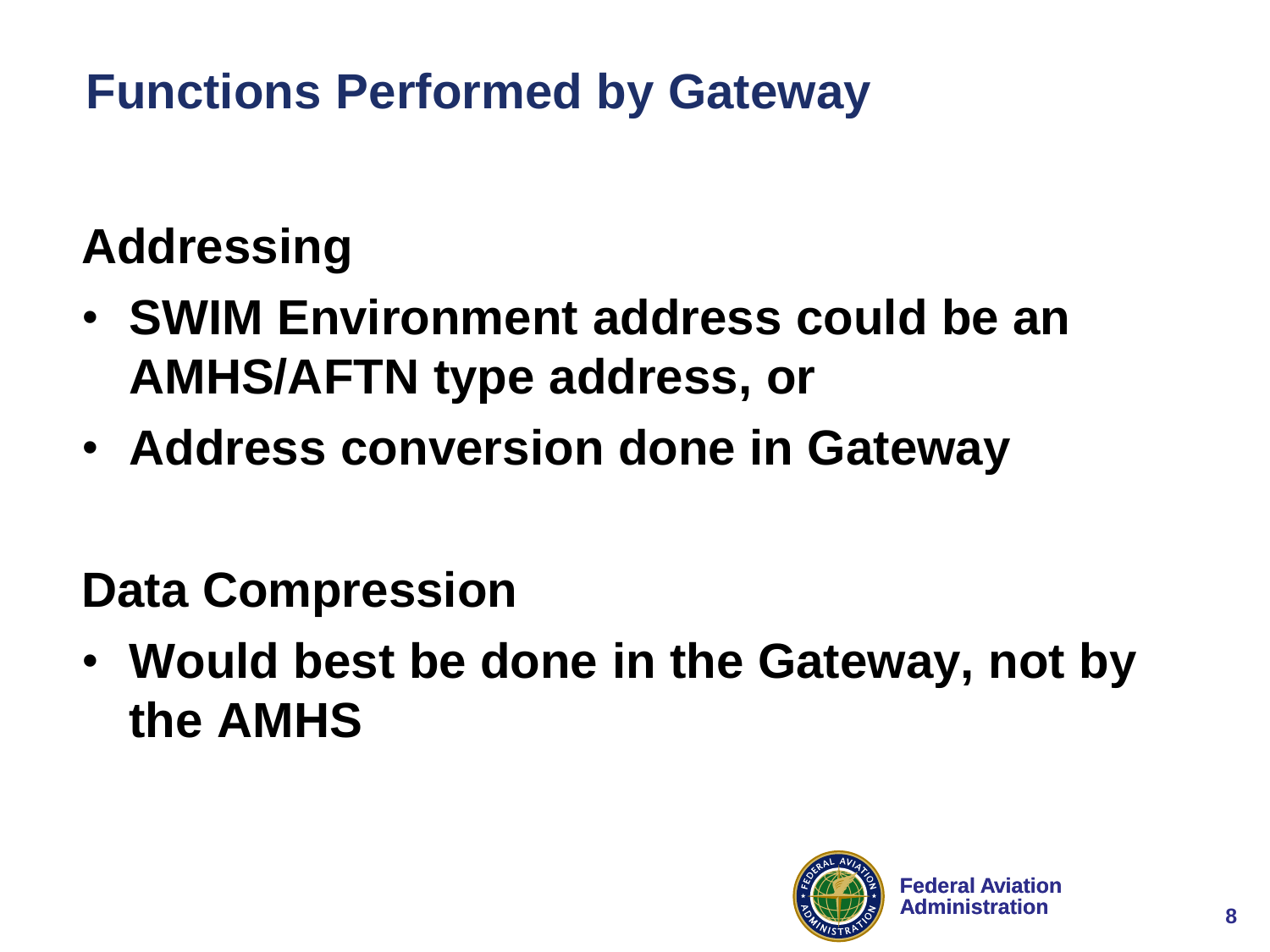### **Functions Performed by Gateway (cont'd)**

### **Attachments**

- **Created by gateway or prior**
- **Handed off to AMHS for transport**

# **Conversion**

• **To X.400 protocol used by AMHS**

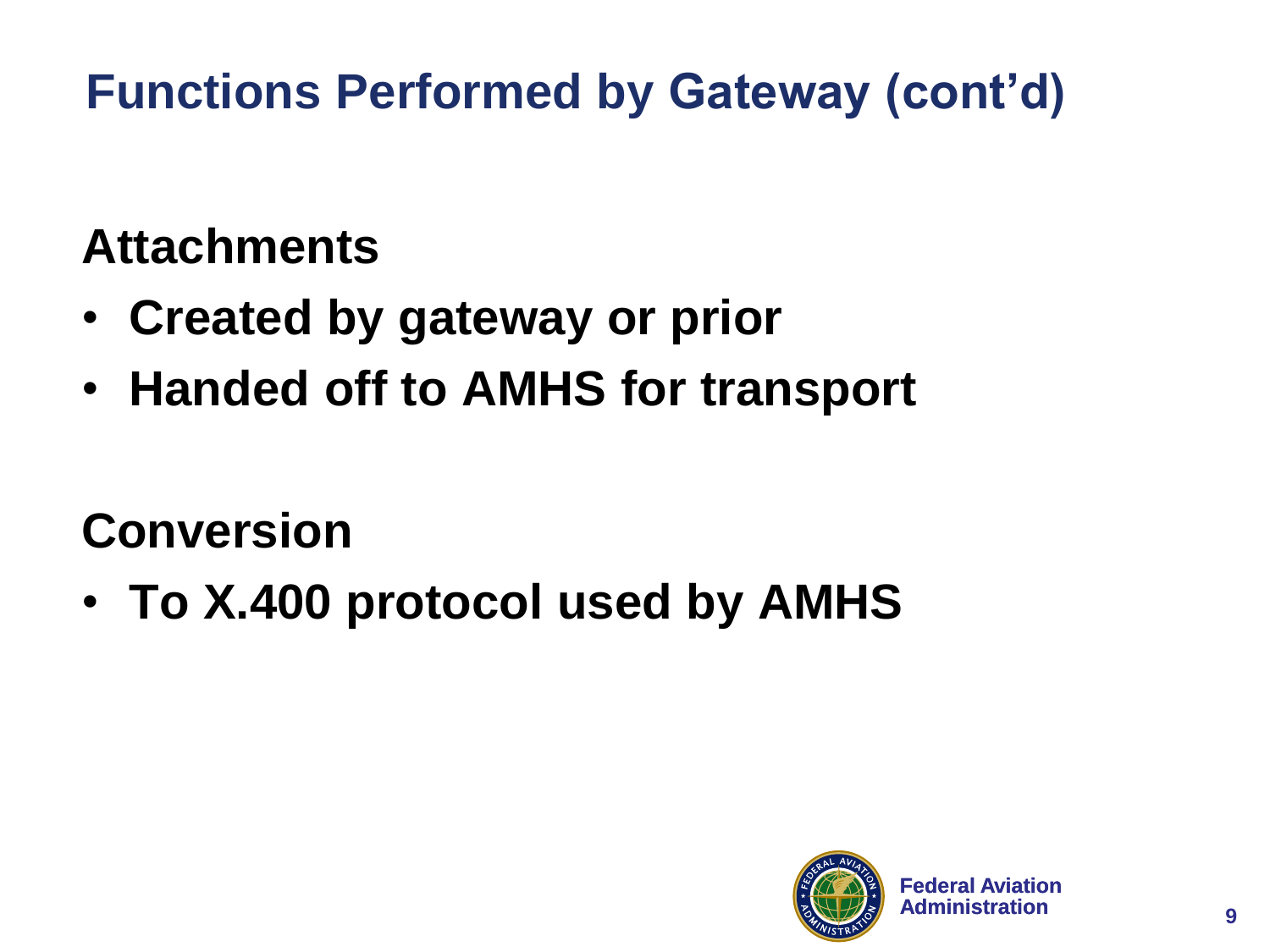# **Validation Done to Date**

- **The FAA Has Conducted Tests With Other ANSPs to Determine Feasibility of XML Over AMHS**
- **This Has Been With XML in the AMHS Message Body (vs. Attachments)**
- **Testing Has Confirmed the Ability of AMHS to Send Large Messages of the Full ASCII Character Set**
- **Other ANSPs Have Performed Additional Testing**
- **The FAA Also Plans Future Testing to Validate the Use of Attachments**